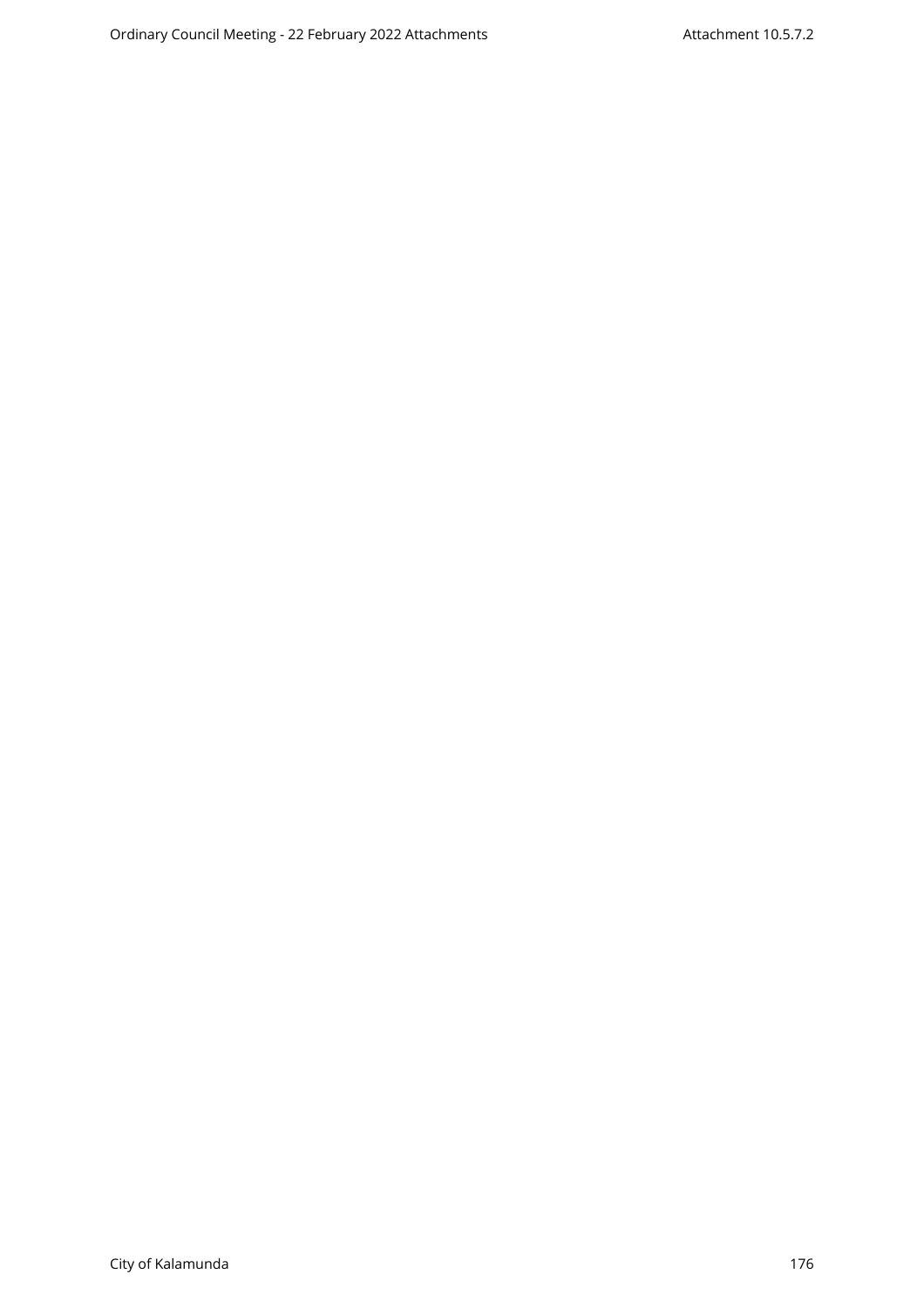# **LOCAL GOVERNMENT ACT 1995**

SHIRE OF KALAMUNDA

# **TRADING ON THOROUGHFARES AND PUBLIC PLACES LOCAL LAW 2008**

## TABLE OF CONTENTS

# **PART 1—PRELIMINARY**

- 1.1 Citation
- 1.2 Application
- 1.3 Commencement
- 1.4 Repeal
- 1.5 Interpretation
- 1.6 Permit fees and charges

# **PART 2—TRADING ON THOROUGHFARES AND PUBLIC PLACES**

- 2.1 Person shall not conduct a stall without a permit
- 2.2 Person shall not carry on trading without a permit
- 2.3 No permit required to sell newspaper
- 2.4 Exemptions from requirement to pay fee or to obtain a permit
- 2.5 Conduct of stallholders and traders

# **PART 3—STALLHOLDER'S AND TRADER'S PERMITS**

- 3.1 Application for permit
- 3.2 Decision on application for permit
- 3.3 Relevant considerations in determining application for permit
- 3.4 Grounds on which an application may be refused
- 3.5 Conditions which may be imposed on a permit
- 3.6 Imposing conditions under a policy
- 3.7 Compliance with and variation of conditions
- 3.8 Duration of permit
- 3.9 Renewal of permit
- 3.10 Transfer of permit
- 3.11 Production of permit
- 3.12 Cancellation of permit

# **PART 4—OFFENCES AND PENALTIES**

- 4.1 Offence to fail to comply with notice
- 4.2 Local Government may undertake requirements of notice
- 4.3 Offences and penalties
- 4.4 Modified penalties
- 4.5 Form of notices
- 4.6 Objections and appeals

# **SCHEDULE—PRESCRIBED OFFENCES**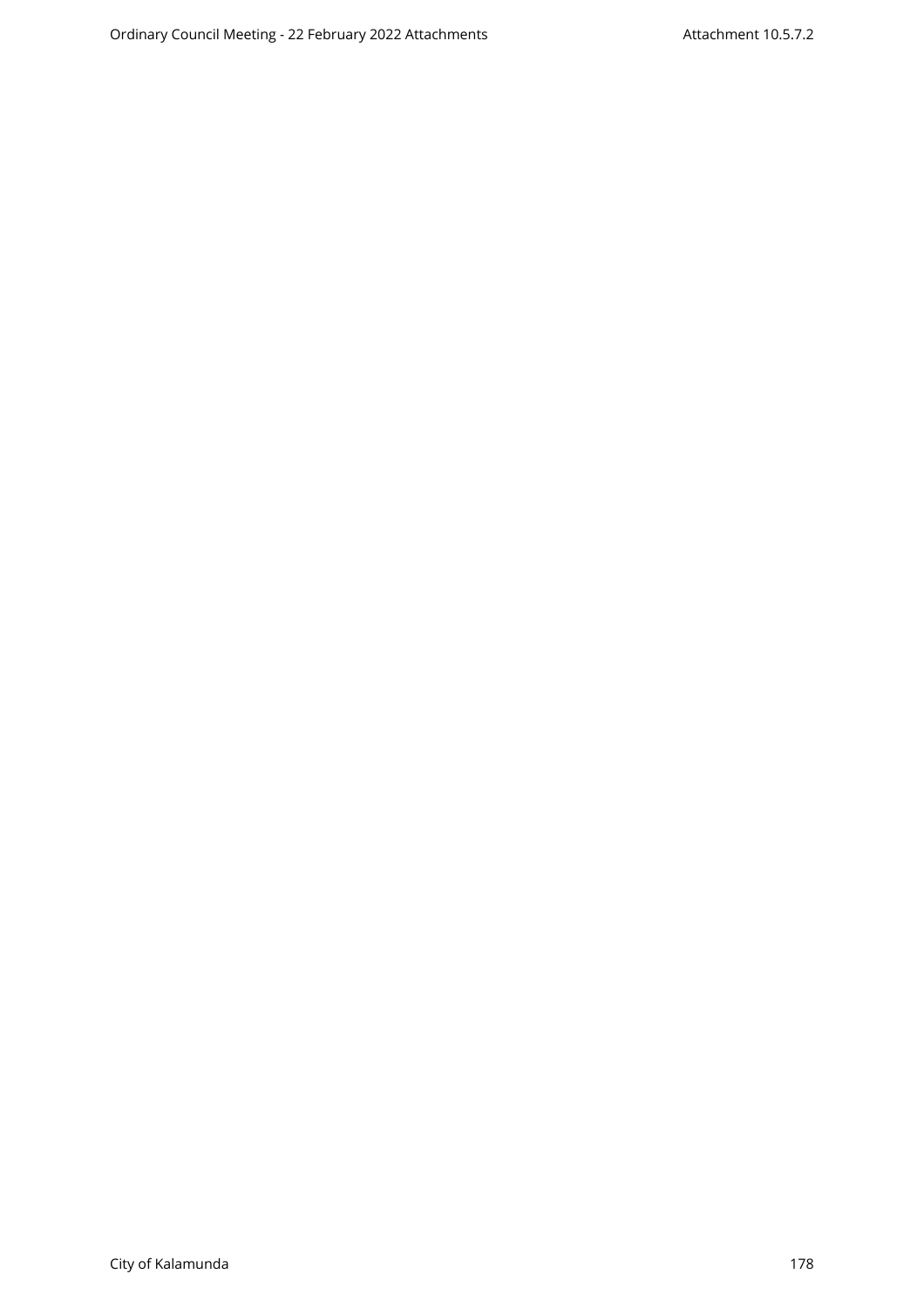# **LOCAL GOVERNMENT ACT 1995**

# SHIRE OF KALAMUNDA

# **TRADING ON THOROUGHFARES AND PUBLIC PLACES LOCAL LAW 2008**

Under the powers conferred by the *Local Government Act 1995* and under all other powers enabling it, the Council of the Shire of Kalamunda resolved on 19 May 2008 to make the following local law.

# **PART 1—PRELIMINARY**

#### **1.1 Citation**

This local law may be cited as the *Shire of Kalamunda Trading on Thoroughfares and Public Places Local Law 2008*.

#### **1.2 Application**

This local law shall apply throughout the district of the Shire of Kalamunda.

#### **1.3 Commencement**

This local law will come into operation on the fourteenth day after the day on which it is published in the *Government Gazette*.

#### **1.4 Repeal**

(1) The *Shire of Kalamunda Trading in Thoroughfares and Public Places Local Law* published in the *Government Gazette* on 19 September 2001 is repealed.

(2) Where a policy was made or adopted by the local government under or in relation to a local law repealed by this local law, then the policy is to be taken to no longer have any effect on and from the commencement day.

(3) The Council may resolve that, notwithstanding subclause (2), specified policies continue, or are to be taken to have continued, to have effect on and from the commencement day.

#### **1.5 Interpretation**

In this local law, unless the context otherwise requires—

**"Act"** means the *Local Government Act 1995*;

**"applicant"** means a person who applies for a permit;

- **"authorised person"** means a person authorised by the local government under section 9.10 of the Act to perform any of the functions of an authorised person under this local law;
- **"CEO"** means the Chief Executive Officer of the local government;
- **"commencement day"** means the day on which this local law comes into operation;
- **"Competition Principles Agreement"** means the Competition Principles Agreement executed by each State and Territory of the Commonwealth and the Commonwealth of Australia on 11 April 1995;
- **"Council"** means the council of the local government;

**"district"** means the district of the local government;

**"footpath"** has the meaning given to it in the *Road Traffic Code 2000*;

**"local government"** means the Shire of Kalamunda*;*

**"local government property"** means anything except a thoroughfare—

- (a) which belongs to the local government;
- (b) of which the local government is the management body under the *Land Administration Act 1997*; or
- (c) which is an "otherwise unvested facility" within section 3.53 of the Act;

"**owner" or "occupier"** in relation to land does not include the local government;

**"permit"** means a permit issued under this local law;

**<sup>&</sup>quot;permit holder"** means a person who holds a valid permit;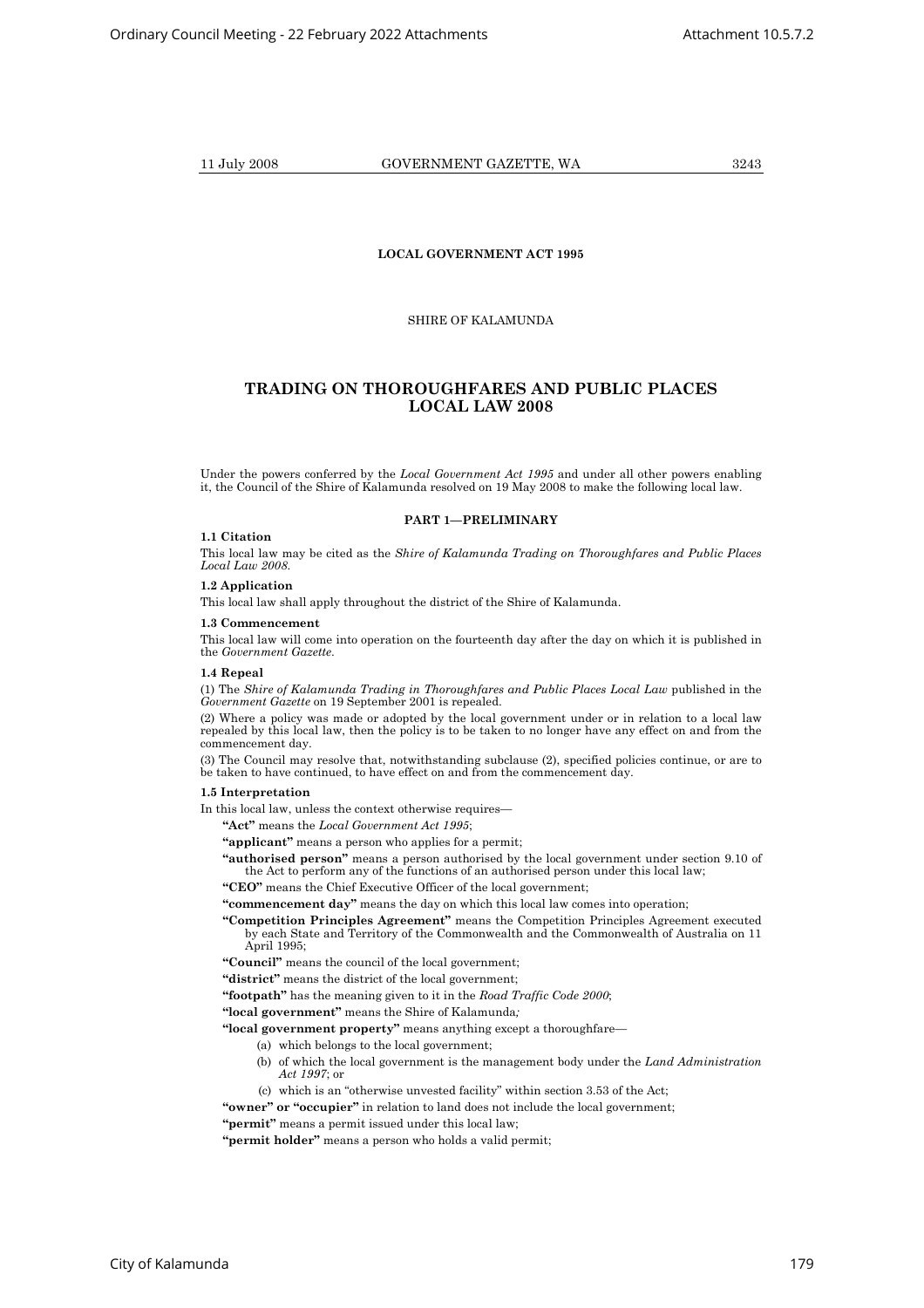3244 GOVERNMENT GAZETTE, WA 11 July 2008

**"person"** does not include the local government;

**"premises"** for the purpose of the definition of "public place", means a building or similar structure, but does not include a carpark or a similar place;

**"public place"** includes—

 (a) any thoroughfare or place which the public are allowed to use whether or not the thoroughfare or place is on private property; and

(b) local government property,

but does not include premises on private property from which trading is lawfully conducted under a written law;

**"Regulations"** means the *Local Government (Functions and General) Regulations 1996*;

**"sign"** includes a notice, flag, mark, structure or device on which may be shown words, numbers, expressions or symbols;

**"stall"** means a movable or temporarily fixed structure, stand or table in, on or from which goods or services are sold, hired or offered for sale or hire;

**"stallholder"** means a person in charge of a stall;

**"stallholder's permit"** means a permit issued to a stallholder;

**"thoroughfare"** has the meaning given to it in the Act, but does not include a private thoroughfare which is not under the management or control of the local government;

**"trader"** means a person who carries on trading;

**"trader's permit"** means a permit issued to a trader;

**"trading"** includes—

 (a) the selling or hiring of, the offering for sale or hire of, or the soliciting of orders for goods or services in a public place;

- (b) displaying goods in any public place for the purpose of—
	- (i) offering them for sale or hire;
	- (ii) inviting offers for their sale or hire;
	- (iii) soliciting orders for them; or
	- (iv) carrying out any other transaction in relation to them; and
- (c) the going from place to place, whether or not public places, and—
	- (i) offering goods or services for sale or hire; or

(ii) inviting offers or soliciting orders for the sale or the hire of goods or services,

but does not include—

 (d) the delivery of pre-ordered goods or services to the purchaser of those goods or services or to the person nominated by the purchaser of those goods or services whether or not payment for those goods or services is accepted on delivery; or

 the taking of further orders for goods or services from the purchaser of those preordered goods or services, or from the person nominated by the purchaser of those preordered goods or services, when those orders are taken at the same time as a previous order is being delivered, whether or not payment is made for those goods or services at the time of taking the order;

- (e) the setting up of a stall or the conducting of a business at a stall under the authority of a stallholder's permit;
- (f) the selling or the offering for sale of goods and services to, or the soliciting of orders for goods and services from, a person who sells those goods or services;
- (g) the selling or the offering for sale or hire by a person, of goods of her or his own manufacture or services which he or she provides; and
	- (h) the selling or hiring or the offering for sale or hire of—
		- (i) goods by a person who represents a manufacturer of the goods; or
		- (ii) services by a person who represents a provider of the services,

which are only sold directly to consumers and not through a shop:

**"vehicle"** includes—

- (a) every conveyance and every object capable of being propelled or drawn on wheels, tracks or otherwise; and
- (b) an animal being ridden or driven,

but excludes—

- (a) a wheel-chair or any device designed for use by a physically impaired person on a footpath; and
- (b) a pram, a stroller or a similar device.

#### **1.6 Permit fees and charges**

All permit fees and charges applicable under this local law shall be as determined by the local government from time to time, in accordance with section 6.16 of the Act.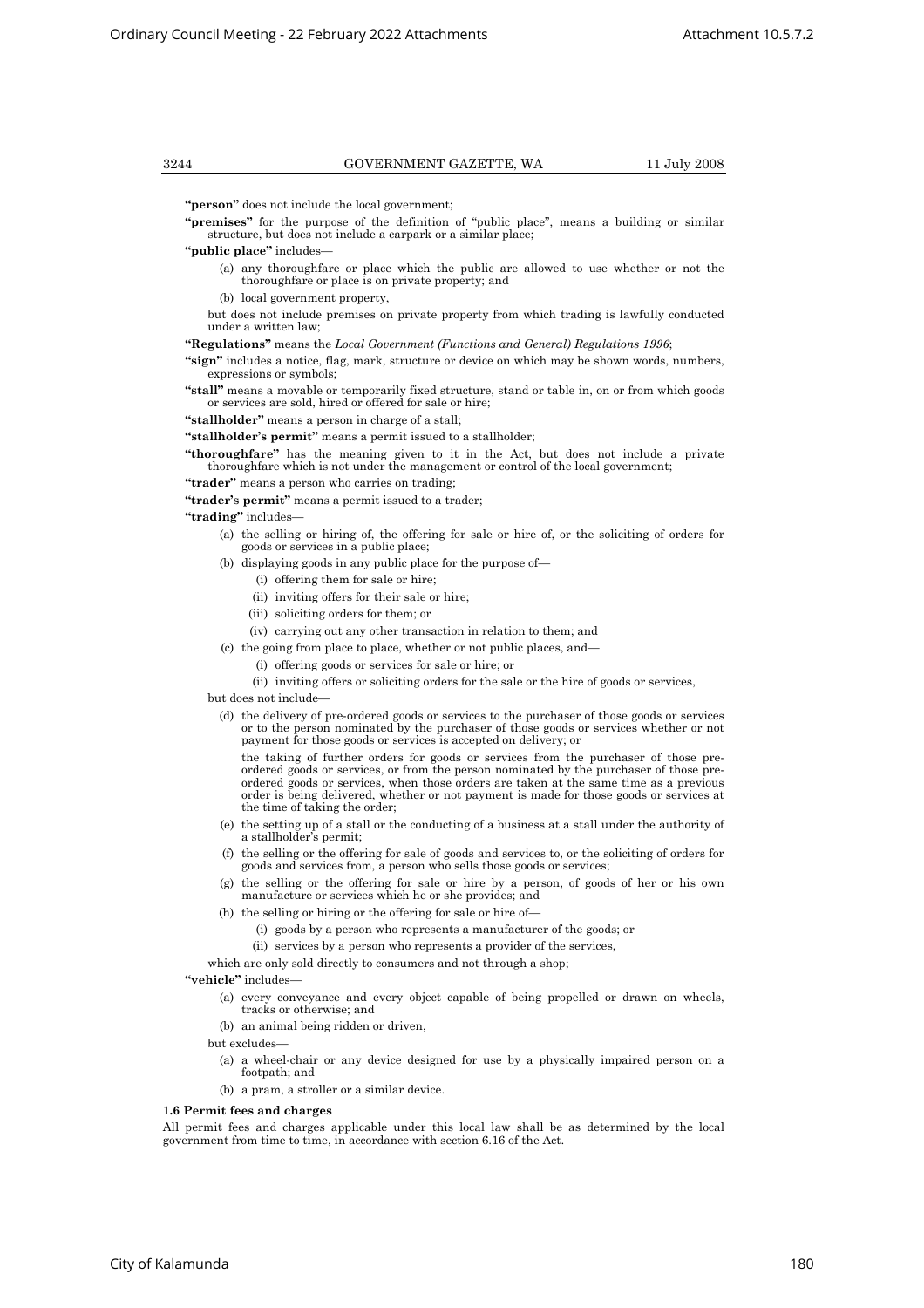#### **PART 2—TRADING ON THOROUGHFARES AND PUBLIC PLACES**

#### **2.1 Person shall not conduct a stall without a permit**

A person shall not conduct a stall on a public place unless that person is—

(a) the holder of a valid stallholder's permit; or

# (b) an assistant specified in a valid stallholder's permit.

# **2.2 Person shall not carry on trading without a permit**

- A person shall not carry on trading unless that person is—
	- (a) the holder of a valid trader's permit; or
	- (b) an assistant specified in a valid trader's permit.

#### **2.3 No permit required to sell newspaper**

Notwithstanding any other provision of this local law, a person who sells, or offers for sale, a newspaper only is not required to obtain a permit.

# **2.4 Exemptions from requirement to pay fee or to obtain a permit**

## (1) In this clause—

- **"charitable organisation"** means an institution, association, club, society or body whether incorporated or not, the objects of which are of a charitable, benevolent, religious, cultural, educational, recreational, sporting or other like nature and from which any member does not receive any pecuniary profit, except where the member is an employee or the profit is an honorarium; and
- **"commercial participant"** means any person who is involved in operating a stall or in conducting any trading activity for personal gain or profit.

(2) The local government may waive any fee required to be paid by an applicant for a stallholder's permit or a trader's permit on making an application for or on the issue of a permit, or may return any such fee which has been paid, if the stall is conducted or the trading is carried on—

- (a) on a portion of a public place adjoining the normal place of business of the applicant; or
- (b) by a charitable organisation that does not sublet space to, or involve commercial participants in the conduct of a stall or trading, and any assistants that may be specified in the permit are members of that charitable organisation.

(3) The local government may exempt a person or a class of persons, whether or not in relation to a specified public place, from the requirements of this Part.

#### **2.5 Conduct of stallholders and traders**

(1) A stallholder while conducting a stall or a trader while trading shall—

- (a) display her or his permit to do so in a conspicuous place on the stall, vehicle or temporary structure; or if there is no stall, vehicle or temporary structure, carry the permit with her or him while conducting a stall or trading;
- (b) not display a permit unless it is a valid permit; and
- (c) when selling goods by weight, carry and use for that purpose scales tested and certified in accordance with the provisions of the *Trade Measurement Act 2006*.
- (2) A stallholder or trader shall not—
	- (a) deposit or store any box or basket containing goods on any part of a thoroughfare so as to obstruct the movement of pedestrians or vehicles;
	- (b) act in an offensive manner;
	- (c) use or cause to be used any apparatus or device including any flap or shelf, whereby the dimensions of a stall, vehicle or structure are increased beyond those specified in the permit; or
	- (d) in the case of a trader, carry on trading from a public place, unless there is adequate parking for customers' vehicles reasonably close to the place of trading.

#### **PART 3—STALLHOLDER'S AND TRADER'S PERMITS**

# **3.1 Application for permit**

(1) Where a person is required to obtain a permit under this local law, that person shall apply for the permit in accordance with subclause (2).

(2) An application for a permit under this local law shall—

- (a) be in the form determined by the local government;
- (b) be signed by the applicant;
- (c) provide the information required by the form; and
- (d) be forwarded to the CEO together with any fee imposed and determined by the local government under and in accordance with sections 6.16 to 6.19 of the Act.

# (3) Every application for a stallholder's permit shall—

- (a) state the full name and address of the applicant;
- (b) specify the proposed number of assistants to be engaged by the applicant in conducting the stall, as well as their names and addresses if already engaged;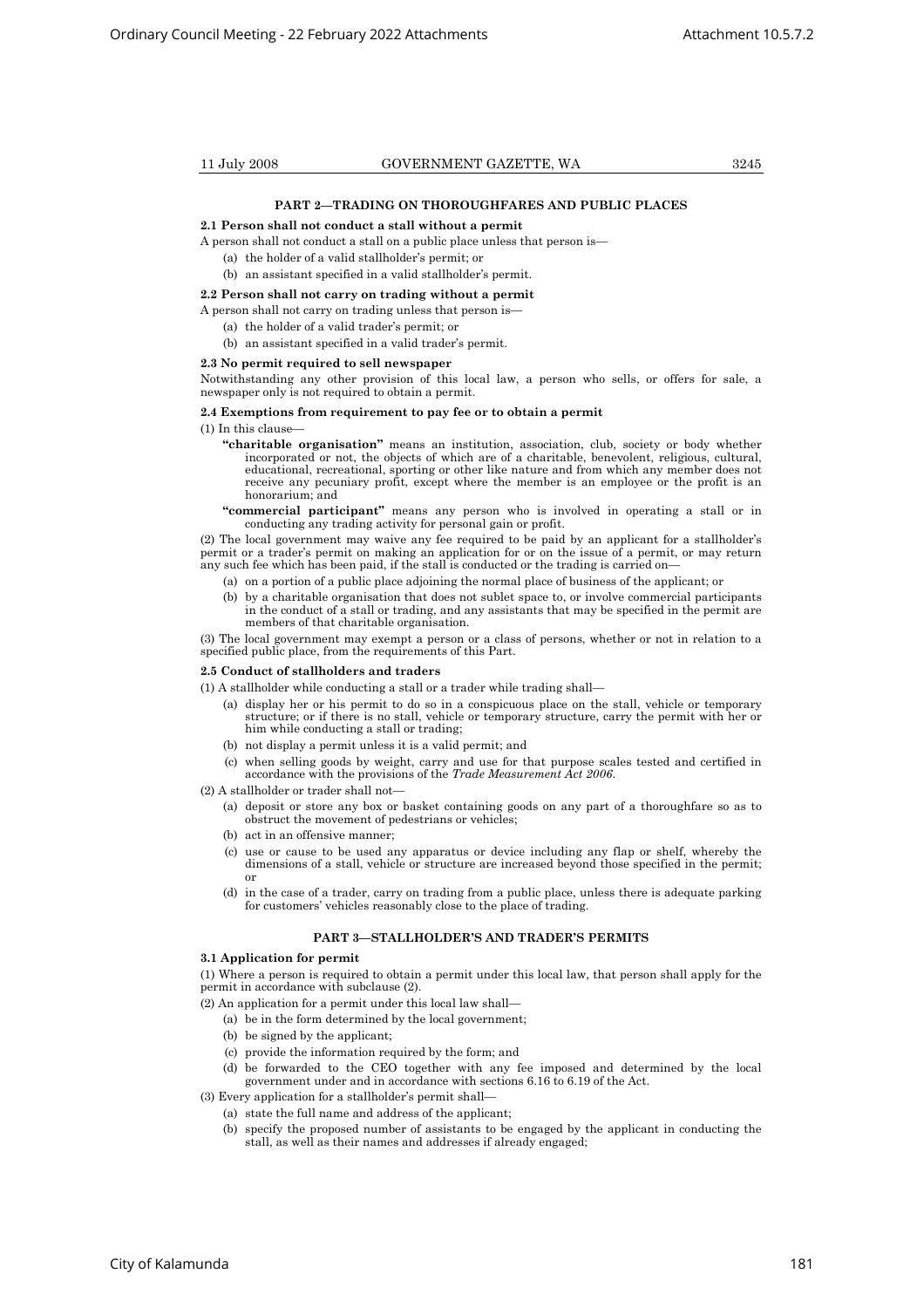3246 GOVERNMENT GAZETTE, WA 11 July 2008

- (c) specify the proposed location of the stall;
- (d) specify the period of time for which the permit is sought, together with the proposed days and hours of operation;
- (e) specify the proposed goods or services to be sold or hired or offered for sale or hire from the stall; and
- (f) be accompanied by an accurate plan and description of the proposed stall.
- (4) Every application for a trader's permit shall—
	- (a) state the full name and address of the applicant;
	- (b) specify the proposed number of assistants, if any, to be engaged by the applicant in trading, as well as their names and addresses if already engaged;
	- (c) specify the location or locations in which the applicant proposes to trade;
	- (d) specify the period of time for which the permit is sought, together with the proposed days and hours of trading;
	- (e) specify the proposed goods or services which will be traded; and
	- (f) be accompanied by an accurate plan and description of any proposed structure or vehicle which may be used by the applicant in trading.

(5) The local government may require an applicant to provide additional information reasonably related to an application before determining an application for a permit.

(6) The local government may require an applicant to give local public notice of the application for a permit.

(7) The local government may refuse to consider an application for a permit which is not in accordance with subclause (2).

### **3.2 Decision on application for permit**

- $(1)$  The local government may-
	- (a) approve an application for a permit unconditionally or subject to any conditions; or
	- (b) refuse to approve an application for a permit.

(2) If the local government approves an application for a permit, it is to issue to the applicant a permit in the form determined by the local government.

(3) If the local government refuses to approve an application for a permit, it is to give written notice of that refusal to the applicant.

#### **3.3 Relevant considerations in determining application for permit**

In determining an application for a permit, the local government is to have regard to—

- (a) any relevant policies of the local government;
- (b) the desirability of the proposed activity;
- (c) the location of the proposed activity;
- (d) the principles set out in the Competition Principles Agreement; and
- (e) such other matters as the local government may consider to be relevant in the circumstances of the case.

### **3.4 Grounds on which an application may be refused**

The local government may refuse to approve an application for a permit on any one or more of the following grounds—

- (a) that the applicant has committed a breach of any provision of this local law or of any written law relevant to the activity in respect of which the permit is sought;
- (b) that the applicant is not a desirable or suitable person to hold a permit;
- (c) that—
	- (i) the applicant is an undischarged bankrupt or is in liquidation;
	- (ii) the applicant has entered into any composition or arrangement with creditors; or
	- (iii) a manager, an administrator, a trustee, a receiver, or a receiver and manager has been appointed in relation to any part of the applicant's undertakings or property; or
- (d) such other grounds as the local government may consider to be relevant in the circumstances of the case.

# **3.5 Conditions which may be imposed on a permit**

(1) If the local government approves an application for a permit subject to conditions, those conditions may include—

- (a) the place, the part of the district, or the thoroughfare to which the permit applies;
- (b) the days and hours during which a permit holder may conduct a stall or trade;
- (c) a requirement that the permit holder is permitted to remain at a particular location for as long as there is a customer making a purchase, but if there is no customer making a purchase the permit holder must move on from that location within a reasonable time of the last purchase having been made;
- (d) the number, type, form and construction, as the case may be, of any stand, table, structure or vehicle which may be used in conducting a stall or in trading;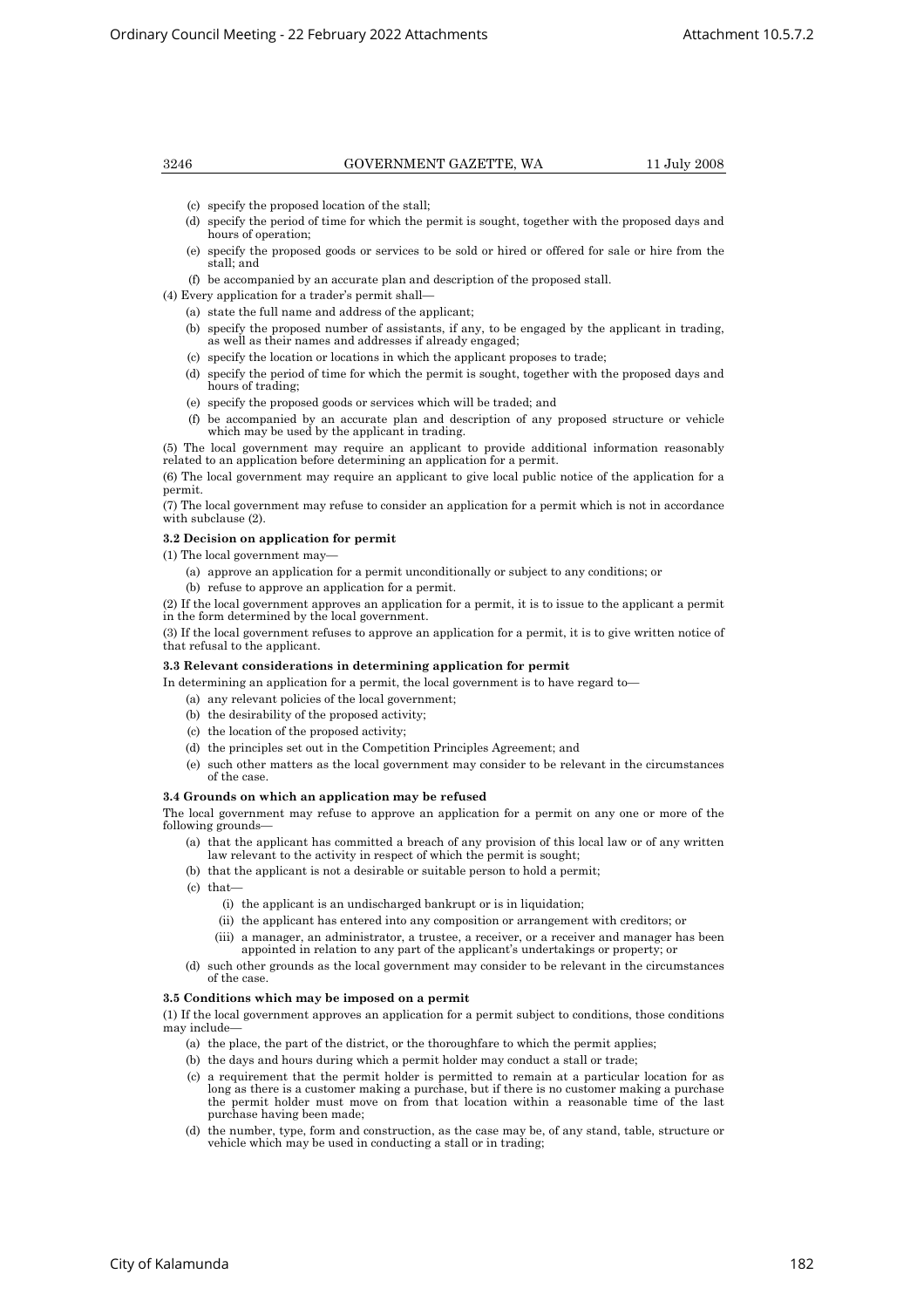- (e) the goods or services in respect of which a permit holder may conduct a stall or trade;
- (f) the number of persons and the names of persons permitted to conduct a stall or trade;
- (g) the requirement for personal attendance at the stall or the place of trading by the permit holder and the nomination of assistants, nominees or substitutes for the permit holder;
- (h) whether and under what terms the permit is transferable;
- (i) any prohibitions or restrictions concerning the—
- (i) causing or making of any noise or disturbance which is likely to be a nuisance to persons in the vicinity of the permit holder;
	- (ii) the use of amplifiers, sound equipment and sound instruments;
	- (iii) the use of signs; and
	- (iv) the use of any lighting apparatus or device;
	- (j) the manner in which the permit holder's name and other details of a valid permit are to be displayed;
	- (k) the care, maintenance and cleansing of the stall or any structure used for trading and the place of the stall or any structure;
	- (l) the vacating of the place of a stall or trading when the stall is not being conducted or trading is not being carried on;
	- (m) the designation of any place or places where trading is wholly or from time to time prohibited by the local government;
	- (n) the payment of a fee;
	- (o) the duration and commencement of the permit;
	- (p) the commencement of the permit being contingent on the happening of an event;
	- (q) the rectification, remedying or restoration of a situation or circumstance reasonably related to the application;
	- (r) the approval of another application for a permit which may be required by the local government under any written law;
	- (s) where a permit is issued for an activity which will or may cause damage to a public place, the payment of a deposit or bond against such damage;
	- (t) the obtaining of public risk insurance in an amount and on terms reasonably required by the local government; and
- (u) the provision of an indemnity from the permit holder indemnifying the local government in respect of any injury to any person or any damage to any property which may occur in connection with the use of the public place by the permit holder.

(2) Subclause (1) does not limit the power of the local government to impose other conditions on the permit under clause 3.2(1)(a).

#### **3.6 Imposing conditions under a policy**

 $(1)$  In this clause

**"policy"** means a policy of the local government adopted by the Council containing conditions subject to which an application for a permit may be approved under clause  $3.2(1)(a)$ .

(2) Under clause  $3.2(1)(a)$  the local government may approve an application subject to conditions by reference to a policy.

(3) The local government is to give a copy of the policy, or the part of the policy which is relevant to the application for a permit, with the form of permit referred to in clause 3.2(2).

(4) An application for a permit is to be taken not to have been approved subject to the conditions contained in a policy until the local government gives the permit holder a copy of the policy or the part of the policy which is relevant to the application.

(5) Sections 5.94 and 5.95 of the Act shall apply to a policy, and for that purpose a policy is to be taken to be information within section  $5.94(u)(i)$  of the Act.

### **3.7 Compliance with and variation of conditions**

(1) Where an application for a permit has been approved subject to conditions, or where a permit is to be taken to be subject to conditions under this local law, the permit holder shall comply with each of those conditions.

(2) The local government may vary the conditions of a permit, and the permit holder shall comply with those conditions as varied.

### **3.8 Duration of permit**

A permit is valid for one year from the date on which it is issued, unless it is—

- (a) otherwise stated in the permit; or
- (b) cancelled under clause 3.12.

# **3.9 Renewal of permit**

(1) A permit holder may apply to the local government in writing, prior to expiry of a permit, for the renewal of the permit.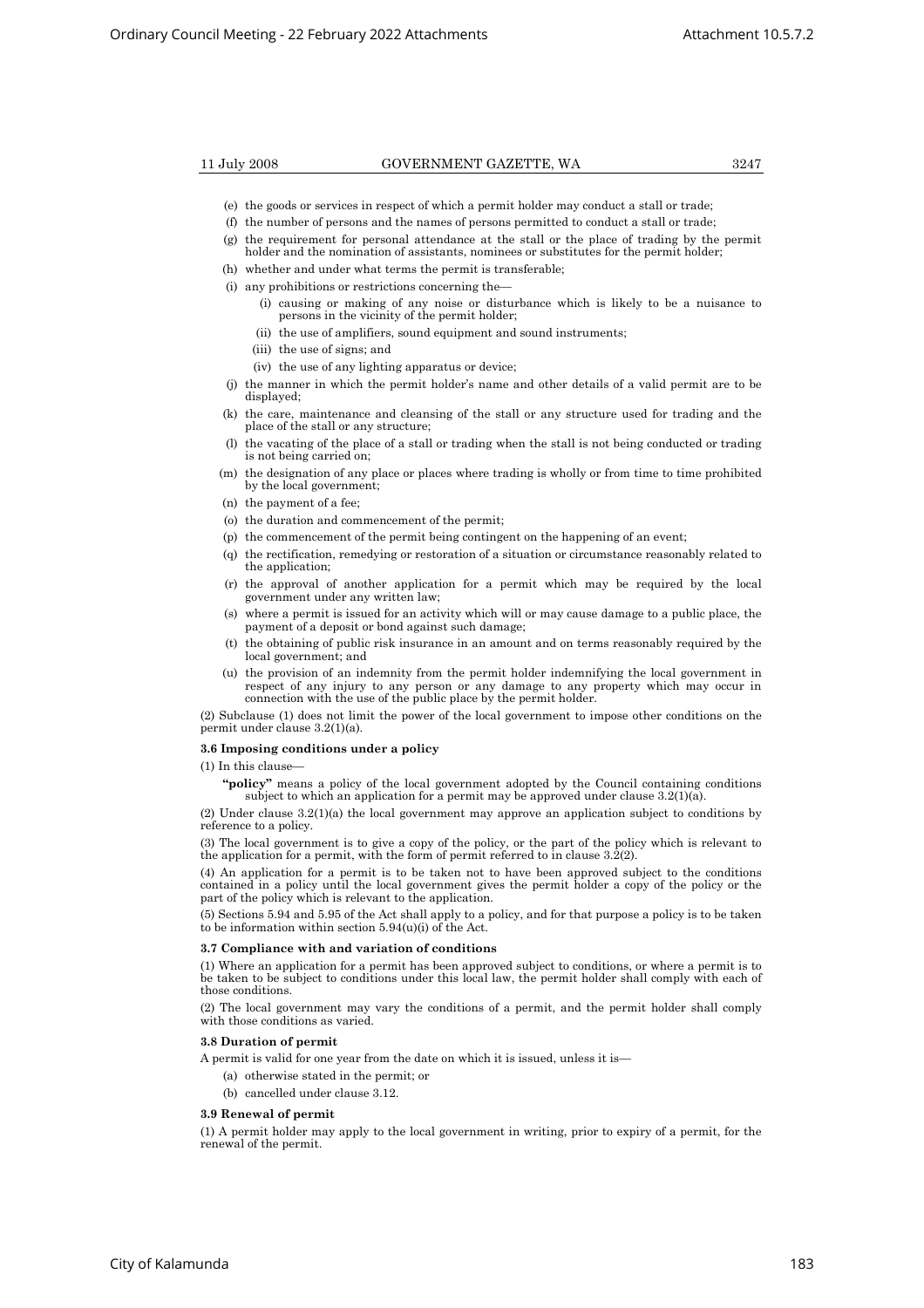# 3248 GOVERNMENT GAZETTE, WA 11 July 2008

- (2) The provisions of—
	- (a) this Part; and
	- (b) any other provision of this local law relevant to the permit which is to be renewed,

shall apply to an application for the renewal of a permit *mutatis mutandis*.

#### **3.10 Transfer of permit**

(1) An application for the transfer of a valid permit is to—

- (a) be made in writing;
- (b) be signed by the permit holder and the proposed transferee of the permit;
- (c) provide such information as the local government may require to enable the application to be determined; and
- (d) be forwarded to the CEO together with any fee imposed and determined by the local government under and in accordance with sections 6.16 to 6.19 of the Act.
- (2) The local government may approve an application for the transfer of a permit, refuse to approve it, or approve it subject to any conditions.

(3) Where the local government approves an application for the transfer of a permit, the transfer may be effected by-

- (a) an endorsement on the permit signed by the CEO; or
- (b) issuing to the transferee a permit in the form determined by the local government.

(4) Where the local government approves an application for the transfer of a permit, it is not required to refund any part of any fee paid by the former permit holder.

(5) Where a permit holder by reason of illness, accident or other sufficient cause is unable to comply with this local law, the local government may at the request of that permit holder authorise another person to be a nominee of the permit holder for a specified period, and this local law and the conditions of the permit shall apply to the nominee as if he or she was the permit holder.

#### **3.11 Production of permit**

A permit holder is to produce to an authorised person her or his permit immediately upon being required to do so by that authorised person.

## **3.12 Cancellation of permit**

(1) Subject to clause 4.6, a permit may be cancelled by the local government on any one or more of the following grounds—

- (a) the permit holder has not complied with a—
	- (i) condition of the permit; or
	- (ii) provision of any written law which may relate to the activity regulated by the permit; or
- (b) if it is relevant to the activity regulated by the permit—
	- (i) the permit holder has become bankrupt, or gone into liquidation;
	- (ii) the permit holder has entered into any composition or arrangement with creditors; or
	- (iii) a manager, an administrator, a trustee, a receiver, or a receiver and manager is appointed in relation to any part of the permit holder's undertakings or property.

 $(2)$  On the cancellation of a permit the permit holder-

- (a) shall return the permit as soon as practicable to the local government; and
- (b) is to be taken to have forfeited any fees paid in respect of the permit.

# **PART 4—OFFENCES AND PENALTIES**

#### **4.1 Offence to fail to comply with notice**

Whenever the local government gives a notice under this local law requiring a person to do any thing, if the person fails to comply with the notice, the person commits an offence.

# **4.2 Local government may undertake requirements of notice**

Where a person fails to comply with a notice referred to in clause 4.1, the local government may do the thing specified in the notice and recover from that person, as a debt, the costs incurred in so doing.

# **4.3 Offences and penalties**

(1) A person who fails to do anything required or directed to be done under this local law, or who does anything which under this local law that person is prohibited from doing commits an offence.

(2) A person who commits an offence under this local law shall be liable, upon conviction, to a penalty not exceeding \$5000, and, if the offence is of a continuing nature, to an additional penalty not exceeding \$500 for each day or part of a day during which the offence has continued.

#### **4.4 Modified penalties**

(1) An offence against a clause specified in the Schedule is a prescribed offence for the purposes of section 9.16(1) of the Act.

(2) The amount of the modified penalty for a prescribed offence is that specified adjacent to the clause in the Schedule.